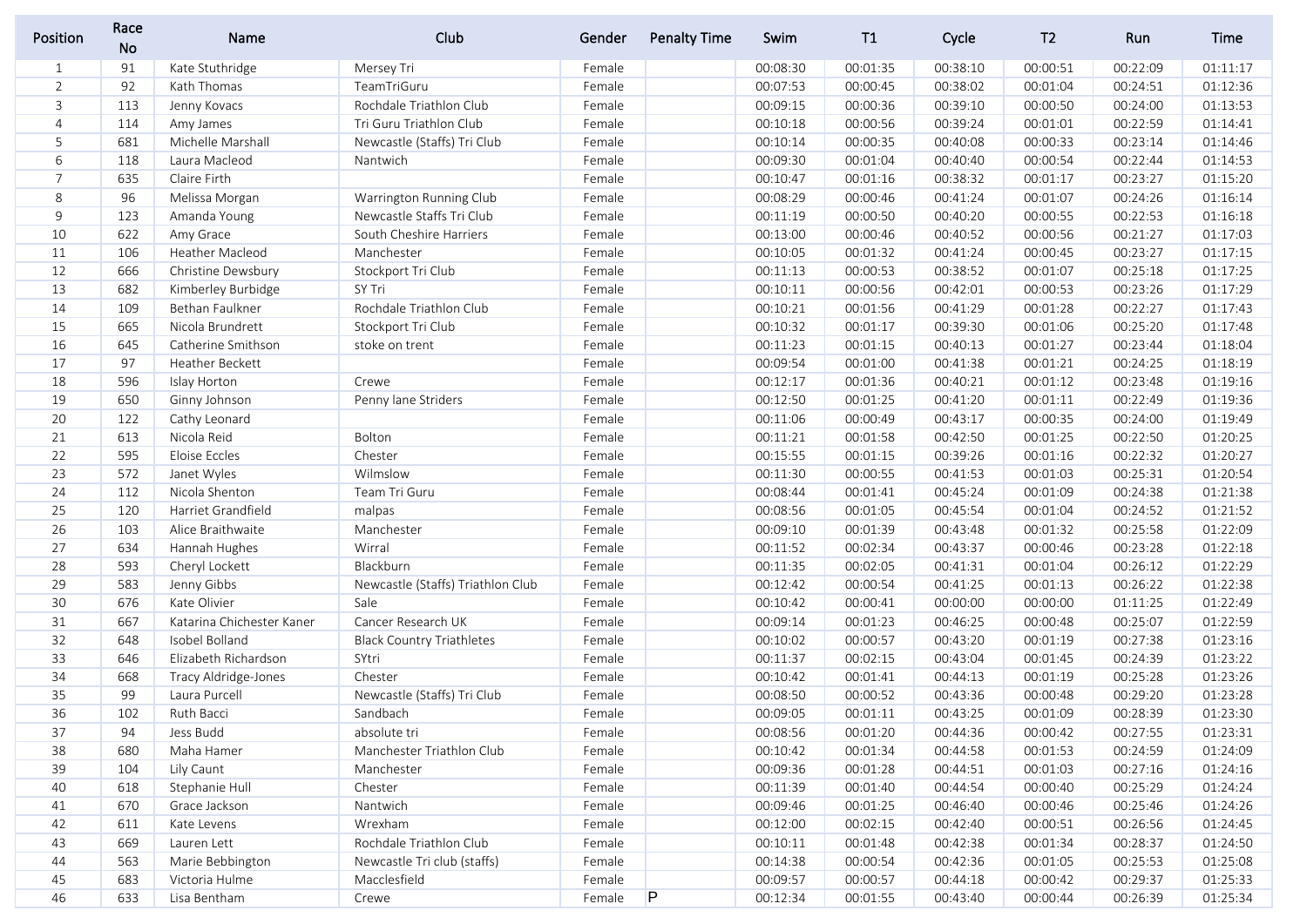| 47 | 516 | Carol Pickering      | Nantwich                  | Female |             | 00:14:29 | 00:01:09 | 00:41:40 | 00:01:33 | 00:27:08 | 01:26:00 |
|----|-----|----------------------|---------------------------|--------|-------------|----------|----------|----------|----------|----------|----------|
| 48 | 565 | Helen Higgins        | Bolton                    | Female |             | 00:12:29 | 00:02:12 | 00:44:02 | 00:02:08 | 00:25:11 | 01:26:03 |
| 49 | 656 | Jasmine Kirlew       | Little Neston             | Female |             | 00:11:10 | 00:00:39 | 00:43:25 | 00:00:59 | 00:29:50 | 01:26:05 |
| 50 | 523 | Kelly Woolley        | Leek                      | Female |             | 00:10:50 | 00:02:31 | 00:46:06 | 00:00:45 | 00:25:59 | 01:26:13 |
| 51 | 581 | Joanna Parnell       | Wilmslow                  | Female |             | 00:12:20 | 00:01:13 | 00:46:00 | 00:00:34 | 00:26:15 | 01:26:24 |
| 52 | 617 | Claire Burt          | Altrincham                | Female |             | 00:12:29 | 00:02:17 | 00:42:17 | 00:01:50 | 00:27:35 | 01:26:30 |
| 53 | 619 | Carola Robinson      | MerseyTri                 | Female |             | 00:11:50 | 00:01:20 | 00:47:07 | 00:01:08 | 00:25:17 | 01:26:45 |
| 54 | 575 | Victoria Swindell    | Grappenhall heys          | Female |             | 00:13:36 | 00:00:58 | 00:44:10 | 00:00:56 | 00:27:06 | 01:26:47 |
| 55 | 642 | Sally Evans          | Wilpshire                 | Female |             | 00:11:07 | 00:01:48 | 00:42:21 | 00:01:16 | 00:30:15 | 01:26:48 |
| 56 | 677 | Helen Bird           | wigan                     | Female | $-00:00:20$ | 00:09:15 | 00:00:59 | 00:44:29 | 00:01:20 | 00:31:03 | 01:26:48 |
| 57 | 121 | Leila Payne          | Manchester                | Female |             | 00:10:42 | 00:01:56 | 00:45:37 | 00:01:38 | 00:26:59 | 01:26:54 |
| 58 | 567 | Amanda Reaney        | Kirkby Mallory            | Female |             | 00:11:27 | 00:01:47 | 00:44:18 | 00:01:28 | 00:27:52 | 01:26:54 |
| 59 | 117 | Jeni Clegg           | malpas                    | Female |             | 00:10:18 | 00:01:05 | 00:44:56 | 00:00:57 | 00:29:43 | 01:27:00 |
| 60 | 609 | Kirsten Owen         | stoke on trent            | Female |             | 00:13:37 | 00:02:20 | 00:43:14 | 00:02:30 | 00:25:36 | 01:27:19 |
| 61 | 658 | Emily Taylor         | Neston                    | Female |             | 00:11:32 | 00:00:38 | 00:40:34 | 00:01:17 | 00:33:30 | 01:27:33 |
| 62 | 560 | Angharad Fletcher    | Chester                   | Female |             | 00:14:27 | 00:01:21 | 00:43:20 | 00:01:05 | 00:27:28 | 01:27:43 |
| 63 | 685 | Linda Walker         | Bolton                    | Female |             | 00:13:16 | 00:01:55 | 00:46:13 | 00:01:03 | 00:25:40 | 01:28:07 |
| 64 | 673 | Katy Brown           | Salford                   | Female |             | 00:10:15 | 00:00:48 | 00:49:03 | 00:00:45 | 00:27:25 | 01:28:18 |
| 65 | 505 | Susan Coupe          | Cancer Research UK        | Female |             | 00:15:46 | 00:01:37 | 00:41:04 | 00:01:07 | 00:28:50 | 01:28:26 |
| 66 | 692 | Louise Stanway       | Sandbach                  | Female |             | 00:13:29 | 00:02:16 | 00:43:37 | 00:01:22 | 00:27:52 | 01:28:37 |
| 67 | 696 | Suzanne Cartledge    | Whalley                   | Female |             | 00:13:53 | 00:01:14 | 00:46:06 | 00:00:50 | 00:27:14 | 01:29:19 |
| 68 | 107 | Bethany Jones        | Sutton Coldfield          | Female |             | 00:10:53 | 00:01:53 | 00:47:25 | 00:00:44 | 00:28:38 | 01:29:36 |
| 69 | 621 | Jacky Taylor         | Manchester Triathlon Club | Female |             | 00:12:03 | 00:01:07 | 00:46:21 | 00:01:16 | 00:29:18 | 01:30:07 |
| 70 | 678 | Joanne Mckendry      | Cadence Tri               | Female | $-00:00:20$ | 00:13:44 | 00:01:18 | 00:47:17 | 00:01:07 | 00:27:00 | 01:30:09 |
| 71 | 674 | Elaine Hindle        | Liverpool                 | Female |             | 00:12:56 | 00:01:38 | 00:44:10 | 00:01:18 | 00:30:22 | 01:30:26 |
| 72 | 93  | Lucy Thompson        | Chorley                   | Female |             | 00:09:04 | 00:03:16 | 00:46:52 | 00:01:07 | 00:30:16 | 01:30:36 |
| 73 | 525 | Wendy Hartland       | newport shropshire        | Female |             | 00:13:04 | 00:01:58 | 00:47:41 | 00:00:59 | 00:27:13 | 01:30:56 |
| 74 | 553 | Lauren Pearce        | Nantwich                  | Female |             | 00:11:48 | 00:02:20 | 00:49:10 | 00:00:53 | 00:26:54 | 01:31:05 |
| 75 | 664 | Katharine Murugesan  | Lytham St. Annes          | Female |             | 00:11:55 | 00:02:18 | 00:49:05 | 00:01:01 | 00:26:45 | 01:31:06 |
| 76 | 614 | Nicky Gray           | Crewe                     | Female |             | 00:11:53 | 00:01:18 | 00:47:55 | 00:00:52 | 00:29:18 | 01:31:19 |
| 77 | 517 | Angela Hill          | Newcastle under Lyme      | Female |             | 00:22:09 | 00:01:49 | 00:41:08 | 00:01:21 | 00:24:52 | 01:31:21 |
| 78 | 690 | Rebecca Eccleston    | Manchester                | Female |             | 00:08:44 | 00:02:03 | 00:49:33 | 00:00:55 | 00:30:10 | 01:31:27 |
| 79 | 115 | Robyn Elson          | Davenham                  | Female |             | 00:10:48 | 00:01:13 | 00:48:35 | 00:00:57 | 00:29:56 | 01:31:31 |
| 80 | 644 | Kira Greenwood       | Bolton                    | Female |             | 00:11:09 | 00:01:18 | 00:46:59 | 00:00:51 | 00:31:14 | 01:31:33 |
| 81 | 654 | Veronika Stolarikova | <b>Bromley Cross</b>      | Female |             | 00:11:56 | 00:03:02 | 00:45:41 | 00:02:06 | 00:28:48 | 01:31:35 |
| 82 | 641 | Charlotte Collard    | Wilpshire                 | Female |             | 00:10:35 | 00:02:05 | 00:49:56 | 00:01:01 | 00:28:21 | 01:32:01 |
| 83 | 661 | Jemaine Knott        | Warrington                | Female |             | 00:10:27 | 00:03:01 | 00:47:45 | 00:02:22 | 00:28:27 | 01:32:03 |
| 84 | 533 | Michelle Bullivant   | Wrexham                   | Female |             | 00:13:55 | 00:02:55 | 00:48:28 | 00:01:06 | 00:25:38 | 01:32:03 |
| 85 | 660 | June Gladman         | Warrington                | Female |             | 00:13:04 | 00:01:48 | 00:43:45 | 00:01:37 | 00:32:11 | 01:32:27 |
| 86 | 657 | Sophie Mason         | Nantwich                  | Female |             | 00:10:29 | 00:01:15 | 00:53:15 | 00:00:41 | 00:27:35 | 01:33:17 |
| 87 | 584 | Jayne Dickinson      | North Bolton Runners      | Female |             | 00:15:10 | 00:02:12 | 00:52:00 | 00:01:14 | 00:22:40 | 01:33:18 |
| 88 | 624 | Caroline Clowes      | Chester                   | Female |             | 00:12:29 | 00:02:25 | 00:47:32 | 00:01:47 | 00:29:06 | 01:33:21 |
| 89 | 671 | Zoe Bird             | wigan                     | Female |             | 00:11:50 | 00:01:23 | 00:49:01 | 00:01:05 | 00:30:00 | 01:33:21 |
| 90 | 710 | Jennifer Johnson     | Afford Bond               | Female |             | 00:13:19 | 00:01:37 | 00:49:29 | 00:00:40 | 00:29:13 | 01:34:19 |
| 91 | 521 | Naomi Edwards        | Burntwood                 | Female |             | 00:14:49 | 00:02:25 | 00:45:06 | 00:01:25 | 00:30:40 | 01:34:27 |
| 92 | 616 | Katherine Snowdon    | Stockport                 | Female |             | 00:12:20 | 00:01:41 | 00:51:30 | 00:01:03 | 00:27:58 | 01:34:34 |
| 93 | 559 | Claire Rowlands      | Chester                   | Female |             | 00:16:25 | 00:04:08 | 00:46:05 | 00:00:55 | 00:27:08 | 01:34:43 |
| 94 | 500 | Rachael Goodwin      | Yorkshire Puddings        | Female | P.          | 00:15:35 | 00:03:37 | 00:47:59 | 00:01:47 | 00:25:44 | 01:34:44 |
|    |     |                      |                           |        |             |          |          |          |          |          |          |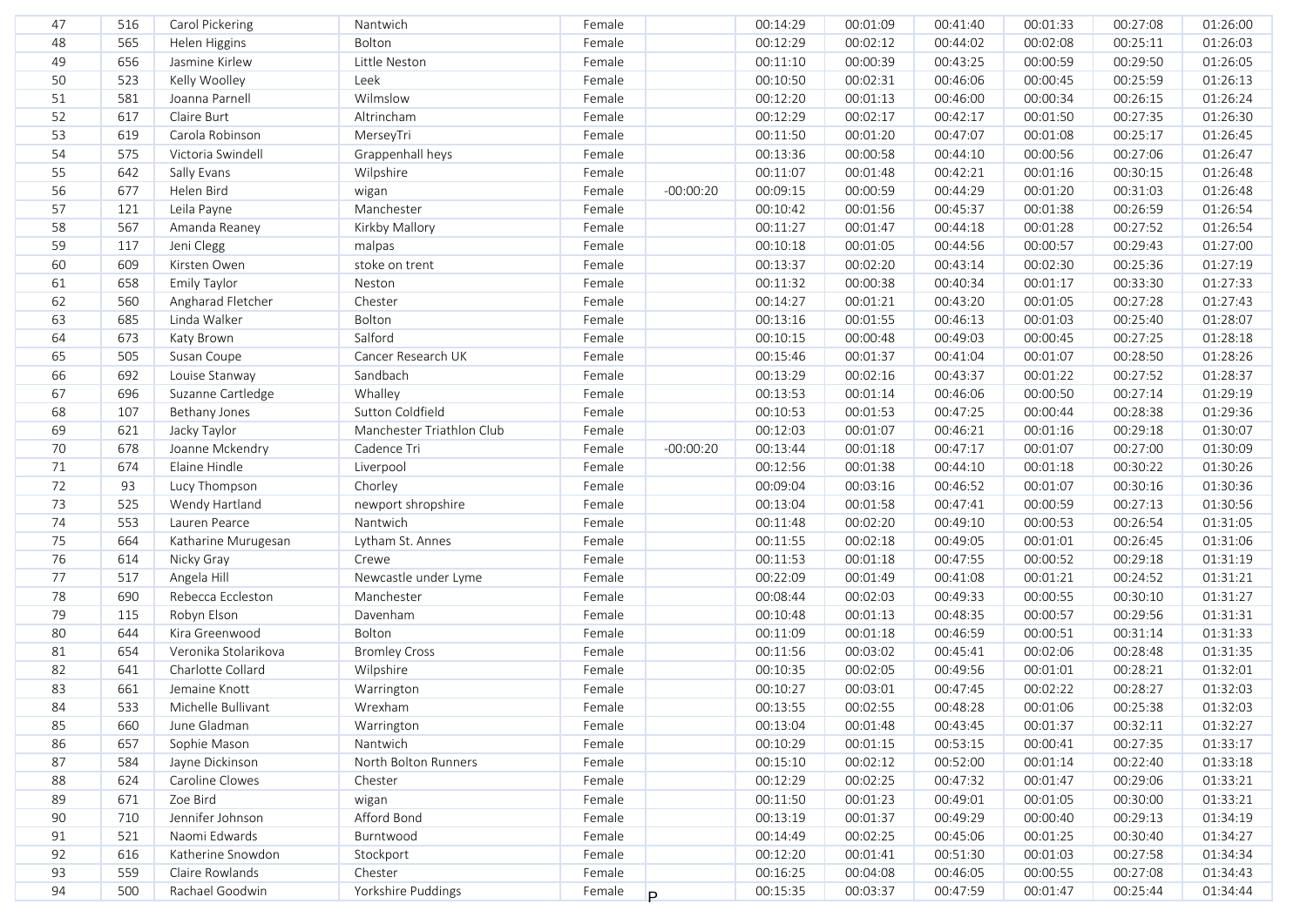| 95  | 495 | Karen Green             | Chester                     | Female |             | 00:16:15 | 00:01:58 | 00:45:44 | 00:01:53 | 00:29:18 | 01:35:10 |
|-----|-----|-------------------------|-----------------------------|--------|-------------|----------|----------|----------|----------|----------|----------|
| 96  | 508 | Sharon Shorthouse       | Chester                     | Female |             | 00:14:10 | 00:02:12 | 00:48:14 | 00:01:14 | 00:29:25 | 01:35:18 |
| 97  | 526 | Martha Little           | Northwich                   | Female |             | 00:11:37 | 00:02:27 | 00:55:20 | 00:00:42 | 00:25:20 | 01:35:27 |
| 98  | 566 | Melanie George          | Heswall                     | Female |             | 00:12:24 | 00:02:21 | 00:51:24 | 00:00:58 | 00:28:19 | 01:35:29 |
| 99  | 662 | Sarah Moss              | Widnes                      | Female |             | 00:11:14 | 00:02:01 | 00:46:33 | 00:02:33 | 00:33:14 | 01:35:37 |
| 100 | 561 | Kathryn Jones           |                             | Female |             | 00:13:38 | 00:02:20 | 00:47:12 | 00:01:12 | 00:31:28 | 01:35:53 |
| 101 | 607 | Melissa Osborne         | morpeth                     | Female |             | 00:13:27 | 00:02:13 | 00:51:02 | 00:00:59 | 00:29:06 | 01:36:48 |
| 102 | 684 | Kate Lucas              | Market Drayton              | Female |             | 00:13:35 | 00:01:49 | 00:46:22 | 00:02:19 | 00:32:45 | 01:36:51 |
| 103 | 568 | Katie Roberts           | Bolton                      | Female |             | 00:14:10 | 00:02:54 | 00:50:52 | 00:01:58 | 00:26:58 | 01:36:54 |
| 104 | 717 | Erica Johnson           | Afford Bond                 | Female |             | 00:08:49 | 00:02:31 | 00:49:21 | 00:00:48 | 00:35:33 | 01:37:05 |
| 105 | 582 | Claire Mccluney         | KNUTSFORD                   | Female |             | 00:14:42 | 00:02:27 | 00:47:02 | 00:01:57 | 00:31:23 | 01:37:32 |
| 106 | 550 | Ellie Sheppard          | Wirral                      | Female | $-00:00:20$ | 00:13:55 | 00:02:51 | 00:49:01 | 00:00:55 | 00:31:15 | 01:37:40 |
| 107 | 590 | Emily Jackson           | Cancer Research UK          | Female | $-00:00:20$ | 00:13:21 | 00:03:23 | 00:51:57 | 00:01:00 | 00:28:20 | 01:37:42 |
| 108 | 569 | Julia Teale             | Nantwich                    | Female |             | 00:12:56 | 00:02:24 | 00:47:32 | 00:01:01 | 00:33:52 | 01:37:47 |
| 109 | 530 | Faye Sudddart           | Chester                     | Female |             | 00:12:24 | 00:04:48 | 00:49:56 | 00:00:57 | 00:29:43 | 01:37:50 |
| 110 | 549 | Ceri Bairstow           | Deeside                     | Female |             | 00:14:28 | 00:02:13 | 00:51:58 | 00:00:56 | 00:28:19 | 01:37:56 |
| 111 | 556 | Catherine Batt          | Bollington                  | Female |             | 00:13:31 | 00:03:05 | 00:55:01 | 00:01:26 | 00:25:04 | 01:38:09 |
| 112 | 845 | Karen Clayton           | Marie Curie                 | Female |             | 00:11:00 | 00:02:55 | 01:00:28 | 00:02:32 | 00:21:12 | 01:38:09 |
| 113 | 529 | Laura Lee               | Chester                     | Female |             | 00:15:31 | 00:02:03 | 00:49:58 | 00:00:54 | 00:29:43 | 01:38:10 |
| 114 | 511 | Lynn Evans              | Ellesmere                   | Female |             | 00:13:48 | 00:02:50 | 00:49:16 | 00:01:27 | 00:31:16 | 01:38:39 |
| 115 | 571 | Sally Conlan            | Barnsley                    | Female |             | 00:12:35 | 00:02:04 | 00:52:27 | 00:01:00 | 00:30:41 | 01:38:50 |
| 116 | 672 | Emma Done               | Nantwich                    | Female |             | 00:11:15 | 00:01:34 | 00:49:23 | 00:01:31 | 00:35:22 | 01:39:07 |
| 117 | 554 | Gill Williams           | Sandbach                    | Female |             | 00:14:36 | 00:01:19 | 00:48:05 | 00:00:47 | 00:34:38 | 01:39:26 |
| 118 | 610 | Val Martell             | Tarporley                   | Female |             | 00:12:27 | 00:01:56 | 00:48:57 | 00:01:35 | 00:34:33 | 01:39:29 |
| 119 | 640 | Katie Maddock           | Shrewsbury                  | Female |             | 00:12:21 | 00:01:45 | 00:50:01 | 00:01:55 | 00:33:44 | 01:39:48 |
| 120 | 663 | Claire Gall             | Lytham St. Annes            | Female |             | 00:15:51 | 00:02:00 | 00:52:18 | 00:00:51 | 00:28:47 | 01:39:49 |
| 121 | 534 | Donna Bullivant-Evans   | Wrexham                     | Female |             | 00:13:39 | 00:02:49 | 00:49:21 | 00:01:15 | 00:32:48 | 01:39:55 |
| 122 | 626 | Carol Hanlon            | Cheshire                    | Female | $-00:00:20$ | 00:14:21 | 00:02:16 | 00:49:45 | 00:02:14 | 00:31:58 | 01:40:16 |
| 123 | 489 | Lesley Smith            | Manchester                  | Female |             | 00:11:37 | 00:03:40 | 00:53:11 | 00:01:34 | 00:30:57 | 01:41:02 |
| 124 | 542 | Elaine Charles          | Wirral                      | Female |             | 00:13:34 | 00:03:27 | 00:48:56 | 00:01:19 | 00:34:13 | 01:41:31 |
| 125 | 649 | Emily Brimble           | Leamington Spa              | Female |             | 00:10:42 | 00:02:15 | 00:56:06 | 00:00:52 | 00:32:10 | 01:42:07 |
| 126 | 608 | Catherine Waterfall     | Llanfyllin                  | Female |             | 00:13:16 | 00:04:17 | 00:55:57 | 00:01:04 | 00:27:33 | 01:42:09 |
| 127 | 518 | Laura Samaroo           | Norwich                     | Female |             | 00:15:59 | 00:02:10 | 00:52:49 | 00:01:15 | 00:30:17 | 01:42:32 |
| 128 | 537 | Karen Davenport         | Warrington Running Club     | Female |             | 00:16:12 | 00:02:22 | 00:48:48 | 00:01:51 | 00:33:20 | 01:42:36 |
| 129 | 620 | Caeri Roberts           | Denbighshire Triathlon Club | Female |             | 00:12:43 | 00:02:25 | 00:50:46 | 00:01:12 | 00:35:31 | 01:42:40 |
| 130 | 695 | Izzy Longmore           | Stoke-on-Trent              | Female |             | 00:16:22 | 00:01:29 | 00:45:44 | 00:01:33 | 00:37:40 | 01:42:51 |
| 131 | 771 | Debra Jones             | Rhyl                        | Female |             | 00:13:32 | 00:03:03 | 00:50:43 | 00:01:18 | 00:34:15 | 01:42:52 |
| 132 | 564 | Sam Pretlove            | Birmingham                  | Female |             | 00:14:53 | 00:02:56 | 00:58:22 | 00:00:51 | 00:25:51 | 01:42:55 |
| 133 | 562 | Elizabeth Elander       | Newcastle (Staffs) Tri Club | Female |             | 00:13:15 | 00:01:43 | 00:54:14 | 00:01:53 | 00:32:00 | 01:43:07 |
| 134 | 713 | Abbie Davies            | Afford Bond                 | Female |             | 00:12:22 | 00:01:14 | 00:56:27 | 00:01:01 | 00:32:03 | 01:43:10 |
| 135 | 507 | Lydia Simpson           | Bolton                      | Female |             | 00:15:07 | 00:03:35 | 00:55:02 | 00:01:11 | 00:28:16 | 01:43:14 |
| 136 | 632 | Miyuki Sumiya           |                             | Female |             | 00:10:48 | 00:03:19 | 00:55:20 | 00:01:46 | 00:32:19 | 01:43:34 |
| 137 | 558 | Jessica Preston         | Nantwich                    | Female |             | 00:13:48 | 00:02:14 | 00:56:12 | 00:01:23 | 00:30:07 | 01:43:45 |
| 138 | 652 | Friederike Brockschmidt | Cancer Research UK          | Female |             | 00:13:31 | 00:02:12 | 00:51:38 | 00:01:27 | 00:35:21 | 01:44:12 |
| 139 | 547 | Helen Mcdermott         | Birmingham                  | Female |             | 00:14:23 | 00:01:55 | 00:53:22 | 00:00:53 | 00:34:23 | 01:44:57 |
| 140 | 579 | Sharon Farwell          | Newcastle                   | Female |             | 00:15:41 | 00:02:09 | 00:48:45 | 00:00:55 | 00:37:37 | 01:45:09 |
| 141 | 499 | Helen Leather           | Warrington Running Club     | Female | $-00:00:20$ | 00:15:48 | 00:02:15 | 00:49:03 | 00:01:51 | 00:36:35 | 01:45:14 |
| 142 | 601 | Jane Kensington         | Stockport                   | Female | P           | 00:16:10 | 00:02:42 | 00:52:59 | 00:01:56 | 00:31:43 | 01:45:31 |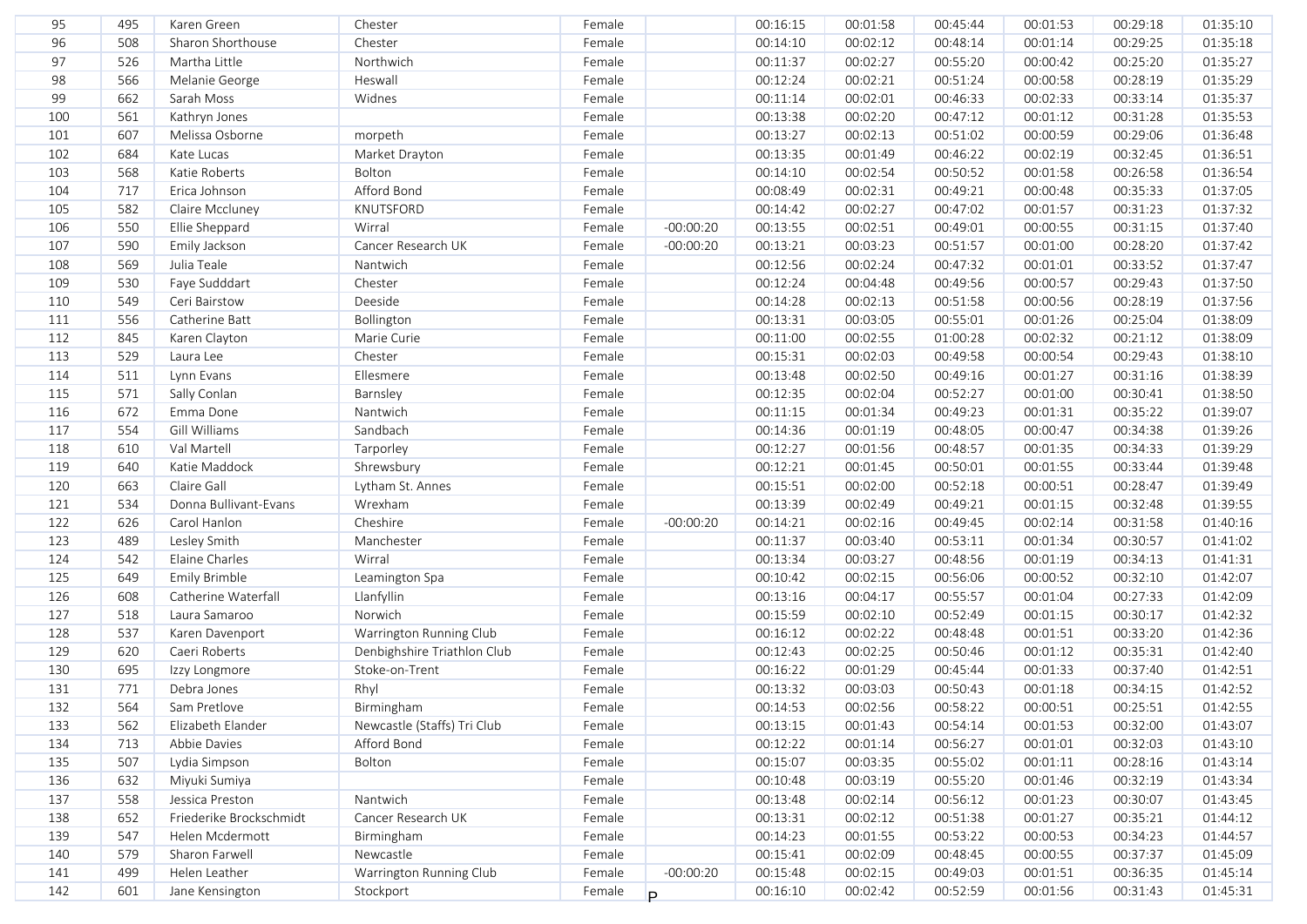| 144<br>544<br>Female<br>00:15:45<br>00:03:06<br>00:53:16<br>00:02:11<br>00:31:20<br>Kathryn Geering<br>Warrington<br>145<br>587<br>Female<br>Alicia Carroll<br>Carroll's<br>00:13:22<br>00:02:21<br>00:54:04<br>00:00:53<br>00:35:04<br>146<br>578<br>Nantwich<br>Female<br>Selina Hook<br>00:18:18<br>00:01:50<br>00:52:51<br>00:01:06<br>00:31:44<br>147<br>Female<br>520<br>Linda Porter<br>00:23:52<br>00:03:50<br>00:47:47<br>00:28:30<br>Warrington<br>00:02:13<br>539<br>Female<br>148<br>Nicola O'sullivan<br>Londob<br>00:15:23<br>00:04:31<br>00:58:13<br>00:27:37<br>00:00:41<br>Stafford<br>659<br>149<br><b>Becky Davies</b><br>Female<br>00:13:57<br>00:02:42<br>00:51:03<br>00:36:42<br>00:02:12<br>150<br>498<br>Cheryl Neal<br>The Tri Hards<br>Female<br>00:02:57<br>00:30:39<br>$-00:00:20$<br>00:18:12<br>00:53:05<br>00:02:14<br>151<br>492<br>Rachel Tatlock<br>Female<br>South Cheshire Harriers<br>00:13:16<br>00:03:38<br>01:00:15<br>00:01:07<br>00:28:49<br>152<br>551<br>Bethany Woodvine<br>Female<br>Crewe<br>00:15:31<br>00:03:01<br>00:50:44<br>00:01:25<br>00:36:26<br>535<br>The Tri Hards<br>153<br>Angela Caddick<br>Female<br>00:03:39<br>00:52:28<br>00:36:08<br>00:13:11<br>00:01:41<br>154<br>514<br>Female<br>00:02:20<br>00:50:48<br>00:27:55<br>Jayne Speers<br>Manchester<br>00:24:58<br>00:01:23<br>591<br>155<br>Jessica Richmond<br>Cancer Research UK<br>Female<br>00:17:13<br>00:02:32<br>00:54:25<br>00:00:55<br>00:33:06<br>$-00:00:20$<br>538<br>156<br>Vanessa Richardson<br>Cancer Research UK<br>Female<br>00:14:52<br>00:01:38<br>00:56:11<br>00:00:55<br>00:34:24<br>157<br>540<br>Manchester<br>Female<br>00:15:40<br>00:05:12<br>00:56:21<br>00:01:31<br>00:29:16<br>Sarah Wareing<br>586<br>Carroll's<br>158<br>Paula Carroll<br>Female<br>00:14:30<br>00:01:54<br>00:54:13<br>00:00:57<br>00:36:39<br>Macclesfield<br>159<br>570<br>Krystle Bowers<br>Female<br>00:12:13<br>00:02:40<br>00:59:26<br>00:01:10<br>00:33:03<br>501<br>Joanne Abbotts<br>160<br>Arthritis Research UK<br>Female<br>00:17:51<br>00:03:29<br>00:54:18<br>00:01:32<br>00:32:19<br>687<br>Sharon Masrahll<br>Chester<br>Female<br>00:12:14<br>00:02:19<br>01:02:01<br>00:01:06<br>00:31:56<br>161<br>Afford Bond<br>162<br>707<br>Female<br>00:24:01<br>00:02:46<br>00:53:30<br>00:01:07<br>Lindsay Beeston<br>00:28:14<br>602<br>163<br>Jacqui Bevan<br>Tarporley<br>Female<br>00:13:28<br>00:01:50<br>00:57:00<br>00:01:07<br>00:36:57<br>543<br>Manchester<br>Female<br>00:16:17<br>00:02:35<br>00:56:56<br>00:01:21<br>164<br>Anne Marie Gardner<br>00:33:37<br>Mold<br>165<br>481<br>Female<br>00:14:46<br>00:02:45<br>00:50:50<br>00:01:28<br>Lynne Grundy<br>00:41:01<br>166<br>541<br>Female<br>00:15:54<br>00:02:56<br>00:55:38<br>00:02:09<br>00:34:32<br>Kirsty Bentham<br>Warrington<br>167<br>643<br>stoke on trent<br>Female<br>00:11:28<br>00:01:25<br>00:53:24<br>00:01:20<br>Lucy Smithson<br>00:43:48<br>168<br>623<br>Rachel Shaw<br><b>UKRunChat Running Club</b><br>Female<br>00:14:12<br>00:02:46<br>00:59:13<br>00:01:20<br>00:34:31<br>169<br>487<br>Darnel Buchanan<br>Manchester<br>00:15:39<br>00:01:47<br>Female<br>00:02:16<br>00:55:56<br>00:37:01<br>497<br>170<br>The Tri Hards<br>$-00:00:36$<br>00:18:35<br>00:51:25<br>00:01:36<br>Liz Evans<br>Female<br>00:03:20<br>00:39:42<br>171<br>693<br>Katherine Gibson<br>00:14:29<br>00:02:29<br>01:05:50<br>00:01:10<br>Stockport<br>Female<br>$-00:00:20$<br>00:30:43<br>172<br>594<br>Alison Clowes<br>Bomere Heath<br>Female<br>00:15:28<br>00:05:45<br>00:56:48<br>00:01:32<br>00:35:20<br>173<br>528<br>Annalise Hadland<br>Female<br>00:21:33<br>00:02:06<br>00:52:18<br>00:01:32<br>00:37:30<br>174<br>546<br>Kimberley Gibson<br>Stoke-on-Trent<br>Female<br>00:15:16<br>00:02:48<br>00:56:12<br>00:01:46<br>00:39:05<br>175<br>502<br>Joanne Mccabe<br>Cancer Research UK<br>Female<br>00:16:35<br>00:03:55<br>00:57:56<br>00:02:11<br>00:34:32<br>176<br>527<br>Female<br>00:16:32<br>00:07:24<br>00:52:22<br>00:00:55<br>00:38:04<br>Bethan Mcguigan<br>177<br>555<br>Trish Preston<br><b>WRC Tri</b><br>Female<br>00:19:45<br>00:05:30<br>00:03:04<br>00:50:02<br>00:36:57<br>178<br>116<br>Natalie Weedall<br>Cancer Research UK<br>Female<br>00:04:17<br>00:13:55<br>01:00:03<br>00:02:34<br>00:34:49<br>179<br>493<br>Fleur Carruthers<br>Chester<br>Female<br>00:17:44<br>00:04:29<br>00:02:51<br>00:53:08<br>00:38:24<br>180<br>548<br>00:57:49<br>Kay Morrall<br>Female<br>00:15:17<br>00:04:02<br>00:01:27<br>00:38:46<br>Crewe<br>Caitlin Thackray<br>00:15:20<br>00:55:02<br>181<br>522<br>Female<br>00:04:08<br>00:01:49<br>00:41:04<br>182<br>485<br>Lucy Wright<br>Mind - St Katherine's hospice Jude<br>Female<br>$-00:00:20$<br>00:15:21<br>00:02:28<br>01:01:03<br>00:01:45<br>00:38:09<br>00:15:21<br>183<br>491<br>Louise Davey<br>Stockport<br>Female<br>00:04:08<br>01:03:21<br>00:01:32<br>00:34:09<br>00:22:03<br>00:02:42<br>00:51:26<br>00:01:53<br>184<br>600<br>Heather Jones<br>St Martins<br>Female<br>00:42:26<br>185<br>00:14:00<br>00:02:06<br>01:05:32<br>630<br><b>Bells Lewers</b><br>Female<br>00:01:18<br>00:37:40<br>Oswestry<br>Cancer Research UK<br>504<br>Paula Wilson<br>00:03:22<br>01:01:52<br>186<br>Female<br>00:21:18<br>00:01:18<br>00:34:29 | 01:45:36 |
|-----------------------------------------------------------------------------------------------------------------------------------------------------------------------------------------------------------------------------------------------------------------------------------------------------------------------------------------------------------------------------------------------------------------------------------------------------------------------------------------------------------------------------------------------------------------------------------------------------------------------------------------------------------------------------------------------------------------------------------------------------------------------------------------------------------------------------------------------------------------------------------------------------------------------------------------------------------------------------------------------------------------------------------------------------------------------------------------------------------------------------------------------------------------------------------------------------------------------------------------------------------------------------------------------------------------------------------------------------------------------------------------------------------------------------------------------------------------------------------------------------------------------------------------------------------------------------------------------------------------------------------------------------------------------------------------------------------------------------------------------------------------------------------------------------------------------------------------------------------------------------------------------------------------------------------------------------------------------------------------------------------------------------------------------------------------------------------------------------------------------------------------------------------------------------------------------------------------------------------------------------------------------------------------------------------------------------------------------------------------------------------------------------------------------------------------------------------------------------------------------------------------------------------------------------------------------------------------------------------------------------------------------------------------------------------------------------------------------------------------------------------------------------------------------------------------------------------------------------------------------------------------------------------------------------------------------------------------------------------------------------------------------------------------------------------------------------------------------------------------------------------------------------------------------------------------------------------------------------------------------------------------------------------------------------------------------------------------------------------------------------------------------------------------------------------------------------------------------------------------------------------------------------------------------------------------------------------------------------------------------------------------------------------------------------------------------------------------------------------------------------------------------------------------------------------------------------------------------------------------------------------------------------------------------------------------------------------------------------------------------------------------------------------------------------------------------------------------------------------------------------------------------------------------------------------------------------------------------------------------------------------------------------------------------------------------------------------------------------------------------------------------------------------------------------------------------------------------------------------------------------------------------------------------------------------------------------------------------------------------------------------------------------------------------------------------------------------------------------------------------------------------------------------------------------------------------------------------------------------------------------------------------------------------------------------------------------------------------------------------------------------------------------------------------------------------------------------------------------------------------------------------------------------------------------------------------------------------------------------------------------------------------------------------------------------------------------|----------|
|                                                                                                                                                                                                                                                                                                                                                                                                                                                                                                                                                                                                                                                                                                                                                                                                                                                                                                                                                                                                                                                                                                                                                                                                                                                                                                                                                                                                                                                                                                                                                                                                                                                                                                                                                                                                                                                                                                                                                                                                                                                                                                                                                                                                                                                                                                                                                                                                                                                                                                                                                                                                                                                                                                                                                                                                                                                                                                                                                                                                                                                                                                                                                                                                                                                                                                                                                                                                                                                                                                                                                                                                                                                                                                                                                                                                                                                                                                                                                                                                                                                                                                                                                                                                                                                                                                                                                                                                                                                                                                                                                                                                                                                                                                                                                                                                                                                                                                                                                                                                                                                                                                                                                                                                                                                                                                                             | 01:45:41 |
|                                                                                                                                                                                                                                                                                                                                                                                                                                                                                                                                                                                                                                                                                                                                                                                                                                                                                                                                                                                                                                                                                                                                                                                                                                                                                                                                                                                                                                                                                                                                                                                                                                                                                                                                                                                                                                                                                                                                                                                                                                                                                                                                                                                                                                                                                                                                                                                                                                                                                                                                                                                                                                                                                                                                                                                                                                                                                                                                                                                                                                                                                                                                                                                                                                                                                                                                                                                                                                                                                                                                                                                                                                                                                                                                                                                                                                                                                                                                                                                                                                                                                                                                                                                                                                                                                                                                                                                                                                                                                                                                                                                                                                                                                                                                                                                                                                                                                                                                                                                                                                                                                                                                                                                                                                                                                                                             | 01:45:45 |
|                                                                                                                                                                                                                                                                                                                                                                                                                                                                                                                                                                                                                                                                                                                                                                                                                                                                                                                                                                                                                                                                                                                                                                                                                                                                                                                                                                                                                                                                                                                                                                                                                                                                                                                                                                                                                                                                                                                                                                                                                                                                                                                                                                                                                                                                                                                                                                                                                                                                                                                                                                                                                                                                                                                                                                                                                                                                                                                                                                                                                                                                                                                                                                                                                                                                                                                                                                                                                                                                                                                                                                                                                                                                                                                                                                                                                                                                                                                                                                                                                                                                                                                                                                                                                                                                                                                                                                                                                                                                                                                                                                                                                                                                                                                                                                                                                                                                                                                                                                                                                                                                                                                                                                                                                                                                                                                             | 01:45:51 |
|                                                                                                                                                                                                                                                                                                                                                                                                                                                                                                                                                                                                                                                                                                                                                                                                                                                                                                                                                                                                                                                                                                                                                                                                                                                                                                                                                                                                                                                                                                                                                                                                                                                                                                                                                                                                                                                                                                                                                                                                                                                                                                                                                                                                                                                                                                                                                                                                                                                                                                                                                                                                                                                                                                                                                                                                                                                                                                                                                                                                                                                                                                                                                                                                                                                                                                                                                                                                                                                                                                                                                                                                                                                                                                                                                                                                                                                                                                                                                                                                                                                                                                                                                                                                                                                                                                                                                                                                                                                                                                                                                                                                                                                                                                                                                                                                                                                                                                                                                                                                                                                                                                                                                                                                                                                                                                                             | 01:46:15 |
|                                                                                                                                                                                                                                                                                                                                                                                                                                                                                                                                                                                                                                                                                                                                                                                                                                                                                                                                                                                                                                                                                                                                                                                                                                                                                                                                                                                                                                                                                                                                                                                                                                                                                                                                                                                                                                                                                                                                                                                                                                                                                                                                                                                                                                                                                                                                                                                                                                                                                                                                                                                                                                                                                                                                                                                                                                                                                                                                                                                                                                                                                                                                                                                                                                                                                                                                                                                                                                                                                                                                                                                                                                                                                                                                                                                                                                                                                                                                                                                                                                                                                                                                                                                                                                                                                                                                                                                                                                                                                                                                                                                                                                                                                                                                                                                                                                                                                                                                                                                                                                                                                                                                                                                                                                                                                                                             | 01:46:27 |
|                                                                                                                                                                                                                                                                                                                                                                                                                                                                                                                                                                                                                                                                                                                                                                                                                                                                                                                                                                                                                                                                                                                                                                                                                                                                                                                                                                                                                                                                                                                                                                                                                                                                                                                                                                                                                                                                                                                                                                                                                                                                                                                                                                                                                                                                                                                                                                                                                                                                                                                                                                                                                                                                                                                                                                                                                                                                                                                                                                                                                                                                                                                                                                                                                                                                                                                                                                                                                                                                                                                                                                                                                                                                                                                                                                                                                                                                                                                                                                                                                                                                                                                                                                                                                                                                                                                                                                                                                                                                                                                                                                                                                                                                                                                                                                                                                                                                                                                                                                                                                                                                                                                                                                                                                                                                                                                             | 01:46:38 |
|                                                                                                                                                                                                                                                                                                                                                                                                                                                                                                                                                                                                                                                                                                                                                                                                                                                                                                                                                                                                                                                                                                                                                                                                                                                                                                                                                                                                                                                                                                                                                                                                                                                                                                                                                                                                                                                                                                                                                                                                                                                                                                                                                                                                                                                                                                                                                                                                                                                                                                                                                                                                                                                                                                                                                                                                                                                                                                                                                                                                                                                                                                                                                                                                                                                                                                                                                                                                                                                                                                                                                                                                                                                                                                                                                                                                                                                                                                                                                                                                                                                                                                                                                                                                                                                                                                                                                                                                                                                                                                                                                                                                                                                                                                                                                                                                                                                                                                                                                                                                                                                                                                                                                                                                                                                                                                                             | 01:46:50 |
|                                                                                                                                                                                                                                                                                                                                                                                                                                                                                                                                                                                                                                                                                                                                                                                                                                                                                                                                                                                                                                                                                                                                                                                                                                                                                                                                                                                                                                                                                                                                                                                                                                                                                                                                                                                                                                                                                                                                                                                                                                                                                                                                                                                                                                                                                                                                                                                                                                                                                                                                                                                                                                                                                                                                                                                                                                                                                                                                                                                                                                                                                                                                                                                                                                                                                                                                                                                                                                                                                                                                                                                                                                                                                                                                                                                                                                                                                                                                                                                                                                                                                                                                                                                                                                                                                                                                                                                                                                                                                                                                                                                                                                                                                                                                                                                                                                                                                                                                                                                                                                                                                                                                                                                                                                                                                                                             | 01:47:07 |
|                                                                                                                                                                                                                                                                                                                                                                                                                                                                                                                                                                                                                                                                                                                                                                                                                                                                                                                                                                                                                                                                                                                                                                                                                                                                                                                                                                                                                                                                                                                                                                                                                                                                                                                                                                                                                                                                                                                                                                                                                                                                                                                                                                                                                                                                                                                                                                                                                                                                                                                                                                                                                                                                                                                                                                                                                                                                                                                                                                                                                                                                                                                                                                                                                                                                                                                                                                                                                                                                                                                                                                                                                                                                                                                                                                                                                                                                                                                                                                                                                                                                                                                                                                                                                                                                                                                                                                                                                                                                                                                                                                                                                                                                                                                                                                                                                                                                                                                                                                                                                                                                                                                                                                                                                                                                                                                             | 01:47:09 |
|                                                                                                                                                                                                                                                                                                                                                                                                                                                                                                                                                                                                                                                                                                                                                                                                                                                                                                                                                                                                                                                                                                                                                                                                                                                                                                                                                                                                                                                                                                                                                                                                                                                                                                                                                                                                                                                                                                                                                                                                                                                                                                                                                                                                                                                                                                                                                                                                                                                                                                                                                                                                                                                                                                                                                                                                                                                                                                                                                                                                                                                                                                                                                                                                                                                                                                                                                                                                                                                                                                                                                                                                                                                                                                                                                                                                                                                                                                                                                                                                                                                                                                                                                                                                                                                                                                                                                                                                                                                                                                                                                                                                                                                                                                                                                                                                                                                                                                                                                                                                                                                                                                                                                                                                                                                                                                                             | 01:47:10 |
|                                                                                                                                                                                                                                                                                                                                                                                                                                                                                                                                                                                                                                                                                                                                                                                                                                                                                                                                                                                                                                                                                                                                                                                                                                                                                                                                                                                                                                                                                                                                                                                                                                                                                                                                                                                                                                                                                                                                                                                                                                                                                                                                                                                                                                                                                                                                                                                                                                                                                                                                                                                                                                                                                                                                                                                                                                                                                                                                                                                                                                                                                                                                                                                                                                                                                                                                                                                                                                                                                                                                                                                                                                                                                                                                                                                                                                                                                                                                                                                                                                                                                                                                                                                                                                                                                                                                                                                                                                                                                                                                                                                                                                                                                                                                                                                                                                                                                                                                                                                                                                                                                                                                                                                                                                                                                                                             | 01:47:26 |
|                                                                                                                                                                                                                                                                                                                                                                                                                                                                                                                                                                                                                                                                                                                                                                                                                                                                                                                                                                                                                                                                                                                                                                                                                                                                                                                                                                                                                                                                                                                                                                                                                                                                                                                                                                                                                                                                                                                                                                                                                                                                                                                                                                                                                                                                                                                                                                                                                                                                                                                                                                                                                                                                                                                                                                                                                                                                                                                                                                                                                                                                                                                                                                                                                                                                                                                                                                                                                                                                                                                                                                                                                                                                                                                                                                                                                                                                                                                                                                                                                                                                                                                                                                                                                                                                                                                                                                                                                                                                                                                                                                                                                                                                                                                                                                                                                                                                                                                                                                                                                                                                                                                                                                                                                                                                                                                             | 01:47:54 |
|                                                                                                                                                                                                                                                                                                                                                                                                                                                                                                                                                                                                                                                                                                                                                                                                                                                                                                                                                                                                                                                                                                                                                                                                                                                                                                                                                                                                                                                                                                                                                                                                                                                                                                                                                                                                                                                                                                                                                                                                                                                                                                                                                                                                                                                                                                                                                                                                                                                                                                                                                                                                                                                                                                                                                                                                                                                                                                                                                                                                                                                                                                                                                                                                                                                                                                                                                                                                                                                                                                                                                                                                                                                                                                                                                                                                                                                                                                                                                                                                                                                                                                                                                                                                                                                                                                                                                                                                                                                                                                                                                                                                                                                                                                                                                                                                                                                                                                                                                                                                                                                                                                                                                                                                                                                                                                                             | 01:48:02 |
|                                                                                                                                                                                                                                                                                                                                                                                                                                                                                                                                                                                                                                                                                                                                                                                                                                                                                                                                                                                                                                                                                                                                                                                                                                                                                                                                                                                                                                                                                                                                                                                                                                                                                                                                                                                                                                                                                                                                                                                                                                                                                                                                                                                                                                                                                                                                                                                                                                                                                                                                                                                                                                                                                                                                                                                                                                                                                                                                                                                                                                                                                                                                                                                                                                                                                                                                                                                                                                                                                                                                                                                                                                                                                                                                                                                                                                                                                                                                                                                                                                                                                                                                                                                                                                                                                                                                                                                                                                                                                                                                                                                                                                                                                                                                                                                                                                                                                                                                                                                                                                                                                                                                                                                                                                                                                                                             | 01:48:03 |
|                                                                                                                                                                                                                                                                                                                                                                                                                                                                                                                                                                                                                                                                                                                                                                                                                                                                                                                                                                                                                                                                                                                                                                                                                                                                                                                                                                                                                                                                                                                                                                                                                                                                                                                                                                                                                                                                                                                                                                                                                                                                                                                                                                                                                                                                                                                                                                                                                                                                                                                                                                                                                                                                                                                                                                                                                                                                                                                                                                                                                                                                                                                                                                                                                                                                                                                                                                                                                                                                                                                                                                                                                                                                                                                                                                                                                                                                                                                                                                                                                                                                                                                                                                                                                                                                                                                                                                                                                                                                                                                                                                                                                                                                                                                                                                                                                                                                                                                                                                                                                                                                                                                                                                                                                                                                                                                             | 01:48:15 |
|                                                                                                                                                                                                                                                                                                                                                                                                                                                                                                                                                                                                                                                                                                                                                                                                                                                                                                                                                                                                                                                                                                                                                                                                                                                                                                                                                                                                                                                                                                                                                                                                                                                                                                                                                                                                                                                                                                                                                                                                                                                                                                                                                                                                                                                                                                                                                                                                                                                                                                                                                                                                                                                                                                                                                                                                                                                                                                                                                                                                                                                                                                                                                                                                                                                                                                                                                                                                                                                                                                                                                                                                                                                                                                                                                                                                                                                                                                                                                                                                                                                                                                                                                                                                                                                                                                                                                                                                                                                                                                                                                                                                                                                                                                                                                                                                                                                                                                                                                                                                                                                                                                                                                                                                                                                                                                                             | 01:48:34 |
|                                                                                                                                                                                                                                                                                                                                                                                                                                                                                                                                                                                                                                                                                                                                                                                                                                                                                                                                                                                                                                                                                                                                                                                                                                                                                                                                                                                                                                                                                                                                                                                                                                                                                                                                                                                                                                                                                                                                                                                                                                                                                                                                                                                                                                                                                                                                                                                                                                                                                                                                                                                                                                                                                                                                                                                                                                                                                                                                                                                                                                                                                                                                                                                                                                                                                                                                                                                                                                                                                                                                                                                                                                                                                                                                                                                                                                                                                                                                                                                                                                                                                                                                                                                                                                                                                                                                                                                                                                                                                                                                                                                                                                                                                                                                                                                                                                                                                                                                                                                                                                                                                                                                                                                                                                                                                                                             | 01:49:31 |
|                                                                                                                                                                                                                                                                                                                                                                                                                                                                                                                                                                                                                                                                                                                                                                                                                                                                                                                                                                                                                                                                                                                                                                                                                                                                                                                                                                                                                                                                                                                                                                                                                                                                                                                                                                                                                                                                                                                                                                                                                                                                                                                                                                                                                                                                                                                                                                                                                                                                                                                                                                                                                                                                                                                                                                                                                                                                                                                                                                                                                                                                                                                                                                                                                                                                                                                                                                                                                                                                                                                                                                                                                                                                                                                                                                                                                                                                                                                                                                                                                                                                                                                                                                                                                                                                                                                                                                                                                                                                                                                                                                                                                                                                                                                                                                                                                                                                                                                                                                                                                                                                                                                                                                                                                                                                                                                             | 01:49:38 |
|                                                                                                                                                                                                                                                                                                                                                                                                                                                                                                                                                                                                                                                                                                                                                                                                                                                                                                                                                                                                                                                                                                                                                                                                                                                                                                                                                                                                                                                                                                                                                                                                                                                                                                                                                                                                                                                                                                                                                                                                                                                                                                                                                                                                                                                                                                                                                                                                                                                                                                                                                                                                                                                                                                                                                                                                                                                                                                                                                                                                                                                                                                                                                                                                                                                                                                                                                                                                                                                                                                                                                                                                                                                                                                                                                                                                                                                                                                                                                                                                                                                                                                                                                                                                                                                                                                                                                                                                                                                                                                                                                                                                                                                                                                                                                                                                                                                                                                                                                                                                                                                                                                                                                                                                                                                                                                                             | 01:49:41 |
|                                                                                                                                                                                                                                                                                                                                                                                                                                                                                                                                                                                                                                                                                                                                                                                                                                                                                                                                                                                                                                                                                                                                                                                                                                                                                                                                                                                                                                                                                                                                                                                                                                                                                                                                                                                                                                                                                                                                                                                                                                                                                                                                                                                                                                                                                                                                                                                                                                                                                                                                                                                                                                                                                                                                                                                                                                                                                                                                                                                                                                                                                                                                                                                                                                                                                                                                                                                                                                                                                                                                                                                                                                                                                                                                                                                                                                                                                                                                                                                                                                                                                                                                                                                                                                                                                                                                                                                                                                                                                                                                                                                                                                                                                                                                                                                                                                                                                                                                                                                                                                                                                                                                                                                                                                                                                                                             | 01:50:23 |
|                                                                                                                                                                                                                                                                                                                                                                                                                                                                                                                                                                                                                                                                                                                                                                                                                                                                                                                                                                                                                                                                                                                                                                                                                                                                                                                                                                                                                                                                                                                                                                                                                                                                                                                                                                                                                                                                                                                                                                                                                                                                                                                                                                                                                                                                                                                                                                                                                                                                                                                                                                                                                                                                                                                                                                                                                                                                                                                                                                                                                                                                                                                                                                                                                                                                                                                                                                                                                                                                                                                                                                                                                                                                                                                                                                                                                                                                                                                                                                                                                                                                                                                                                                                                                                                                                                                                                                                                                                                                                                                                                                                                                                                                                                                                                                                                                                                                                                                                                                                                                                                                                                                                                                                                                                                                                                                             | 01:50:48 |
|                                                                                                                                                                                                                                                                                                                                                                                                                                                                                                                                                                                                                                                                                                                                                                                                                                                                                                                                                                                                                                                                                                                                                                                                                                                                                                                                                                                                                                                                                                                                                                                                                                                                                                                                                                                                                                                                                                                                                                                                                                                                                                                                                                                                                                                                                                                                                                                                                                                                                                                                                                                                                                                                                                                                                                                                                                                                                                                                                                                                                                                                                                                                                                                                                                                                                                                                                                                                                                                                                                                                                                                                                                                                                                                                                                                                                                                                                                                                                                                                                                                                                                                                                                                                                                                                                                                                                                                                                                                                                                                                                                                                                                                                                                                                                                                                                                                                                                                                                                                                                                                                                                                                                                                                                                                                                                                             | 01:50:51 |
|                                                                                                                                                                                                                                                                                                                                                                                                                                                                                                                                                                                                                                                                                                                                                                                                                                                                                                                                                                                                                                                                                                                                                                                                                                                                                                                                                                                                                                                                                                                                                                                                                                                                                                                                                                                                                                                                                                                                                                                                                                                                                                                                                                                                                                                                                                                                                                                                                                                                                                                                                                                                                                                                                                                                                                                                                                                                                                                                                                                                                                                                                                                                                                                                                                                                                                                                                                                                                                                                                                                                                                                                                                                                                                                                                                                                                                                                                                                                                                                                                                                                                                                                                                                                                                                                                                                                                                                                                                                                                                                                                                                                                                                                                                                                                                                                                                                                                                                                                                                                                                                                                                                                                                                                                                                                                                                             | 01:51:11 |
|                                                                                                                                                                                                                                                                                                                                                                                                                                                                                                                                                                                                                                                                                                                                                                                                                                                                                                                                                                                                                                                                                                                                                                                                                                                                                                                                                                                                                                                                                                                                                                                                                                                                                                                                                                                                                                                                                                                                                                                                                                                                                                                                                                                                                                                                                                                                                                                                                                                                                                                                                                                                                                                                                                                                                                                                                                                                                                                                                                                                                                                                                                                                                                                                                                                                                                                                                                                                                                                                                                                                                                                                                                                                                                                                                                                                                                                                                                                                                                                                                                                                                                                                                                                                                                                                                                                                                                                                                                                                                                                                                                                                                                                                                                                                                                                                                                                                                                                                                                                                                                                                                                                                                                                                                                                                                                                             | 01:51:26 |
|                                                                                                                                                                                                                                                                                                                                                                                                                                                                                                                                                                                                                                                                                                                                                                                                                                                                                                                                                                                                                                                                                                                                                                                                                                                                                                                                                                                                                                                                                                                                                                                                                                                                                                                                                                                                                                                                                                                                                                                                                                                                                                                                                                                                                                                                                                                                                                                                                                                                                                                                                                                                                                                                                                                                                                                                                                                                                                                                                                                                                                                                                                                                                                                                                                                                                                                                                                                                                                                                                                                                                                                                                                                                                                                                                                                                                                                                                                                                                                                                                                                                                                                                                                                                                                                                                                                                                                                                                                                                                                                                                                                                                                                                                                                                                                                                                                                                                                                                                                                                                                                                                                                                                                                                                                                                                                                             | 01:52:03 |
|                                                                                                                                                                                                                                                                                                                                                                                                                                                                                                                                                                                                                                                                                                                                                                                                                                                                                                                                                                                                                                                                                                                                                                                                                                                                                                                                                                                                                                                                                                                                                                                                                                                                                                                                                                                                                                                                                                                                                                                                                                                                                                                                                                                                                                                                                                                                                                                                                                                                                                                                                                                                                                                                                                                                                                                                                                                                                                                                                                                                                                                                                                                                                                                                                                                                                                                                                                                                                                                                                                                                                                                                                                                                                                                                                                                                                                                                                                                                                                                                                                                                                                                                                                                                                                                                                                                                                                                                                                                                                                                                                                                                                                                                                                                                                                                                                                                                                                                                                                                                                                                                                                                                                                                                                                                                                                                             | 01:52:41 |
|                                                                                                                                                                                                                                                                                                                                                                                                                                                                                                                                                                                                                                                                                                                                                                                                                                                                                                                                                                                                                                                                                                                                                                                                                                                                                                                                                                                                                                                                                                                                                                                                                                                                                                                                                                                                                                                                                                                                                                                                                                                                                                                                                                                                                                                                                                                                                                                                                                                                                                                                                                                                                                                                                                                                                                                                                                                                                                                                                                                                                                                                                                                                                                                                                                                                                                                                                                                                                                                                                                                                                                                                                                                                                                                                                                                                                                                                                                                                                                                                                                                                                                                                                                                                                                                                                                                                                                                                                                                                                                                                                                                                                                                                                                                                                                                                                                                                                                                                                                                                                                                                                                                                                                                                                                                                                                                             | 01:54:04 |
|                                                                                                                                                                                                                                                                                                                                                                                                                                                                                                                                                                                                                                                                                                                                                                                                                                                                                                                                                                                                                                                                                                                                                                                                                                                                                                                                                                                                                                                                                                                                                                                                                                                                                                                                                                                                                                                                                                                                                                                                                                                                                                                                                                                                                                                                                                                                                                                                                                                                                                                                                                                                                                                                                                                                                                                                                                                                                                                                                                                                                                                                                                                                                                                                                                                                                                                                                                                                                                                                                                                                                                                                                                                                                                                                                                                                                                                                                                                                                                                                                                                                                                                                                                                                                                                                                                                                                                                                                                                                                                                                                                                                                                                                                                                                                                                                                                                                                                                                                                                                                                                                                                                                                                                                                                                                                                                             | 01:54:22 |
|                                                                                                                                                                                                                                                                                                                                                                                                                                                                                                                                                                                                                                                                                                                                                                                                                                                                                                                                                                                                                                                                                                                                                                                                                                                                                                                                                                                                                                                                                                                                                                                                                                                                                                                                                                                                                                                                                                                                                                                                                                                                                                                                                                                                                                                                                                                                                                                                                                                                                                                                                                                                                                                                                                                                                                                                                                                                                                                                                                                                                                                                                                                                                                                                                                                                                                                                                                                                                                                                                                                                                                                                                                                                                                                                                                                                                                                                                                                                                                                                                                                                                                                                                                                                                                                                                                                                                                                                                                                                                                                                                                                                                                                                                                                                                                                                                                                                                                                                                                                                                                                                                                                                                                                                                                                                                                                             | 01:54:54 |
|                                                                                                                                                                                                                                                                                                                                                                                                                                                                                                                                                                                                                                                                                                                                                                                                                                                                                                                                                                                                                                                                                                                                                                                                                                                                                                                                                                                                                                                                                                                                                                                                                                                                                                                                                                                                                                                                                                                                                                                                                                                                                                                                                                                                                                                                                                                                                                                                                                                                                                                                                                                                                                                                                                                                                                                                                                                                                                                                                                                                                                                                                                                                                                                                                                                                                                                                                                                                                                                                                                                                                                                                                                                                                                                                                                                                                                                                                                                                                                                                                                                                                                                                                                                                                                                                                                                                                                                                                                                                                                                                                                                                                                                                                                                                                                                                                                                                                                                                                                                                                                                                                                                                                                                                                                                                                                                             | 01:55:01 |
|                                                                                                                                                                                                                                                                                                                                                                                                                                                                                                                                                                                                                                                                                                                                                                                                                                                                                                                                                                                                                                                                                                                                                                                                                                                                                                                                                                                                                                                                                                                                                                                                                                                                                                                                                                                                                                                                                                                                                                                                                                                                                                                                                                                                                                                                                                                                                                                                                                                                                                                                                                                                                                                                                                                                                                                                                                                                                                                                                                                                                                                                                                                                                                                                                                                                                                                                                                                                                                                                                                                                                                                                                                                                                                                                                                                                                                                                                                                                                                                                                                                                                                                                                                                                                                                                                                                                                                                                                                                                                                                                                                                                                                                                                                                                                                                                                                                                                                                                                                                                                                                                                                                                                                                                                                                                                                                             | 01:55:09 |
|                                                                                                                                                                                                                                                                                                                                                                                                                                                                                                                                                                                                                                                                                                                                                                                                                                                                                                                                                                                                                                                                                                                                                                                                                                                                                                                                                                                                                                                                                                                                                                                                                                                                                                                                                                                                                                                                                                                                                                                                                                                                                                                                                                                                                                                                                                                                                                                                                                                                                                                                                                                                                                                                                                                                                                                                                                                                                                                                                                                                                                                                                                                                                                                                                                                                                                                                                                                                                                                                                                                                                                                                                                                                                                                                                                                                                                                                                                                                                                                                                                                                                                                                                                                                                                                                                                                                                                                                                                                                                                                                                                                                                                                                                                                                                                                                                                                                                                                                                                                                                                                                                                                                                                                                                                                                                                                             | 01:55:10 |
|                                                                                                                                                                                                                                                                                                                                                                                                                                                                                                                                                                                                                                                                                                                                                                                                                                                                                                                                                                                                                                                                                                                                                                                                                                                                                                                                                                                                                                                                                                                                                                                                                                                                                                                                                                                                                                                                                                                                                                                                                                                                                                                                                                                                                                                                                                                                                                                                                                                                                                                                                                                                                                                                                                                                                                                                                                                                                                                                                                                                                                                                                                                                                                                                                                                                                                                                                                                                                                                                                                                                                                                                                                                                                                                                                                                                                                                                                                                                                                                                                                                                                                                                                                                                                                                                                                                                                                                                                                                                                                                                                                                                                                                                                                                                                                                                                                                                                                                                                                                                                                                                                                                                                                                                                                                                                                                             | 01:55:19 |
|                                                                                                                                                                                                                                                                                                                                                                                                                                                                                                                                                                                                                                                                                                                                                                                                                                                                                                                                                                                                                                                                                                                                                                                                                                                                                                                                                                                                                                                                                                                                                                                                                                                                                                                                                                                                                                                                                                                                                                                                                                                                                                                                                                                                                                                                                                                                                                                                                                                                                                                                                                                                                                                                                                                                                                                                                                                                                                                                                                                                                                                                                                                                                                                                                                                                                                                                                                                                                                                                                                                                                                                                                                                                                                                                                                                                                                                                                                                                                                                                                                                                                                                                                                                                                                                                                                                                                                                                                                                                                                                                                                                                                                                                                                                                                                                                                                                                                                                                                                                                                                                                                                                                                                                                                                                                                                                             | 01:55:21 |
|                                                                                                                                                                                                                                                                                                                                                                                                                                                                                                                                                                                                                                                                                                                                                                                                                                                                                                                                                                                                                                                                                                                                                                                                                                                                                                                                                                                                                                                                                                                                                                                                                                                                                                                                                                                                                                                                                                                                                                                                                                                                                                                                                                                                                                                                                                                                                                                                                                                                                                                                                                                                                                                                                                                                                                                                                                                                                                                                                                                                                                                                                                                                                                                                                                                                                                                                                                                                                                                                                                                                                                                                                                                                                                                                                                                                                                                                                                                                                                                                                                                                                                                                                                                                                                                                                                                                                                                                                                                                                                                                                                                                                                                                                                                                                                                                                                                                                                                                                                                                                                                                                                                                                                                                                                                                                                                             | 01:55:41 |
|                                                                                                                                                                                                                                                                                                                                                                                                                                                                                                                                                                                                                                                                                                                                                                                                                                                                                                                                                                                                                                                                                                                                                                                                                                                                                                                                                                                                                                                                                                                                                                                                                                                                                                                                                                                                                                                                                                                                                                                                                                                                                                                                                                                                                                                                                                                                                                                                                                                                                                                                                                                                                                                                                                                                                                                                                                                                                                                                                                                                                                                                                                                                                                                                                                                                                                                                                                                                                                                                                                                                                                                                                                                                                                                                                                                                                                                                                                                                                                                                                                                                                                                                                                                                                                                                                                                                                                                                                                                                                                                                                                                                                                                                                                                                                                                                                                                                                                                                                                                                                                                                                                                                                                                                                                                                                                                             | 01:56:38 |
|                                                                                                                                                                                                                                                                                                                                                                                                                                                                                                                                                                                                                                                                                                                                                                                                                                                                                                                                                                                                                                                                                                                                                                                                                                                                                                                                                                                                                                                                                                                                                                                                                                                                                                                                                                                                                                                                                                                                                                                                                                                                                                                                                                                                                                                                                                                                                                                                                                                                                                                                                                                                                                                                                                                                                                                                                                                                                                                                                                                                                                                                                                                                                                                                                                                                                                                                                                                                                                                                                                                                                                                                                                                                                                                                                                                                                                                                                                                                                                                                                                                                                                                                                                                                                                                                                                                                                                                                                                                                                                                                                                                                                                                                                                                                                                                                                                                                                                                                                                                                                                                                                                                                                                                                                                                                                                                             | 01:57:23 |
|                                                                                                                                                                                                                                                                                                                                                                                                                                                                                                                                                                                                                                                                                                                                                                                                                                                                                                                                                                                                                                                                                                                                                                                                                                                                                                                                                                                                                                                                                                                                                                                                                                                                                                                                                                                                                                                                                                                                                                                                                                                                                                                                                                                                                                                                                                                                                                                                                                                                                                                                                                                                                                                                                                                                                                                                                                                                                                                                                                                                                                                                                                                                                                                                                                                                                                                                                                                                                                                                                                                                                                                                                                                                                                                                                                                                                                                                                                                                                                                                                                                                                                                                                                                                                                                                                                                                                                                                                                                                                                                                                                                                                                                                                                                                                                                                                                                                                                                                                                                                                                                                                                                                                                                                                                                                                                                             | 01:57:26 |
|                                                                                                                                                                                                                                                                                                                                                                                                                                                                                                                                                                                                                                                                                                                                                                                                                                                                                                                                                                                                                                                                                                                                                                                                                                                                                                                                                                                                                                                                                                                                                                                                                                                                                                                                                                                                                                                                                                                                                                                                                                                                                                                                                                                                                                                                                                                                                                                                                                                                                                                                                                                                                                                                                                                                                                                                                                                                                                                                                                                                                                                                                                                                                                                                                                                                                                                                                                                                                                                                                                                                                                                                                                                                                                                                                                                                                                                                                                                                                                                                                                                                                                                                                                                                                                                                                                                                                                                                                                                                                                                                                                                                                                                                                                                                                                                                                                                                                                                                                                                                                                                                                                                                                                                                                                                                                                                             | 01:58:28 |
|                                                                                                                                                                                                                                                                                                                                                                                                                                                                                                                                                                                                                                                                                                                                                                                                                                                                                                                                                                                                                                                                                                                                                                                                                                                                                                                                                                                                                                                                                                                                                                                                                                                                                                                                                                                                                                                                                                                                                                                                                                                                                                                                                                                                                                                                                                                                                                                                                                                                                                                                                                                                                                                                                                                                                                                                                                                                                                                                                                                                                                                                                                                                                                                                                                                                                                                                                                                                                                                                                                                                                                                                                                                                                                                                                                                                                                                                                                                                                                                                                                                                                                                                                                                                                                                                                                                                                                                                                                                                                                                                                                                                                                                                                                                                                                                                                                                                                                                                                                                                                                                                                                                                                                                                                                                                                                                             | 01:58:32 |
|                                                                                                                                                                                                                                                                                                                                                                                                                                                                                                                                                                                                                                                                                                                                                                                                                                                                                                                                                                                                                                                                                                                                                                                                                                                                                                                                                                                                                                                                                                                                                                                                                                                                                                                                                                                                                                                                                                                                                                                                                                                                                                                                                                                                                                                                                                                                                                                                                                                                                                                                                                                                                                                                                                                                                                                                                                                                                                                                                                                                                                                                                                                                                                                                                                                                                                                                                                                                                                                                                                                                                                                                                                                                                                                                                                                                                                                                                                                                                                                                                                                                                                                                                                                                                                                                                                                                                                                                                                                                                                                                                                                                                                                                                                                                                                                                                                                                                                                                                                                                                                                                                                                                                                                                                                                                                                                             | 02:00:32 |
|                                                                                                                                                                                                                                                                                                                                                                                                                                                                                                                                                                                                                                                                                                                                                                                                                                                                                                                                                                                                                                                                                                                                                                                                                                                                                                                                                                                                                                                                                                                                                                                                                                                                                                                                                                                                                                                                                                                                                                                                                                                                                                                                                                                                                                                                                                                                                                                                                                                                                                                                                                                                                                                                                                                                                                                                                                                                                                                                                                                                                                                                                                                                                                                                                                                                                                                                                                                                                                                                                                                                                                                                                                                                                                                                                                                                                                                                                                                                                                                                                                                                                                                                                                                                                                                                                                                                                                                                                                                                                                                                                                                                                                                                                                                                                                                                                                                                                                                                                                                                                                                                                                                                                                                                                                                                                                                             | 02:00:38 |
|                                                                                                                                                                                                                                                                                                                                                                                                                                                                                                                                                                                                                                                                                                                                                                                                                                                                                                                                                                                                                                                                                                                                                                                                                                                                                                                                                                                                                                                                                                                                                                                                                                                                                                                                                                                                                                                                                                                                                                                                                                                                                                                                                                                                                                                                                                                                                                                                                                                                                                                                                                                                                                                                                                                                                                                                                                                                                                                                                                                                                                                                                                                                                                                                                                                                                                                                                                                                                                                                                                                                                                                                                                                                                                                                                                                                                                                                                                                                                                                                                                                                                                                                                                                                                                                                                                                                                                                                                                                                                                                                                                                                                                                                                                                                                                                                                                                                                                                                                                                                                                                                                                                                                                                                                                                                                                                             | 02:02:22 |
| Afford Bond<br>187<br>718<br>Sarah Glass<br>00:16:50<br>00:02:55<br>01:01:02<br>00:01:08<br>Female<br>00:41:23                                                                                                                                                                                                                                                                                                                                                                                                                                                                                                                                                                                                                                                                                                                                                                                                                                                                                                                                                                                                                                                                                                                                                                                                                                                                                                                                                                                                                                                                                                                                                                                                                                                                                                                                                                                                                                                                                                                                                                                                                                                                                                                                                                                                                                                                                                                                                                                                                                                                                                                                                                                                                                                                                                                                                                                                                                                                                                                                                                                                                                                                                                                                                                                                                                                                                                                                                                                                                                                                                                                                                                                                                                                                                                                                                                                                                                                                                                                                                                                                                                                                                                                                                                                                                                                                                                                                                                                                                                                                                                                                                                                                                                                                                                                                                                                                                                                                                                                                                                                                                                                                                                                                                                                                              | 02:03:21 |
| Sarah Swanson<br>01:05:43<br>188<br>599<br>Liverpool<br>Female<br>00:17:33<br>00:02:38<br>00:01:03<br>00:36:32                                                                                                                                                                                                                                                                                                                                                                                                                                                                                                                                                                                                                                                                                                                                                                                                                                                                                                                                                                                                                                                                                                                                                                                                                                                                                                                                                                                                                                                                                                                                                                                                                                                                                                                                                                                                                                                                                                                                                                                                                                                                                                                                                                                                                                                                                                                                                                                                                                                                                                                                                                                                                                                                                                                                                                                                                                                                                                                                                                                                                                                                                                                                                                                                                                                                                                                                                                                                                                                                                                                                                                                                                                                                                                                                                                                                                                                                                                                                                                                                                                                                                                                                                                                                                                                                                                                                                                                                                                                                                                                                                                                                                                                                                                                                                                                                                                                                                                                                                                                                                                                                                                                                                                                                              | 02:03:32 |
| Ashley Latham<br>Winsford<br>00:03:09<br>189<br>524<br>Female<br>00:15:42<br>01:10:45<br>00:01:02<br>00:33:10                                                                                                                                                                                                                                                                                                                                                                                                                                                                                                                                                                                                                                                                                                                                                                                                                                                                                                                                                                                                                                                                                                                                                                                                                                                                                                                                                                                                                                                                                                                                                                                                                                                                                                                                                                                                                                                                                                                                                                                                                                                                                                                                                                                                                                                                                                                                                                                                                                                                                                                                                                                                                                                                                                                                                                                                                                                                                                                                                                                                                                                                                                                                                                                                                                                                                                                                                                                                                                                                                                                                                                                                                                                                                                                                                                                                                                                                                                                                                                                                                                                                                                                                                                                                                                                                                                                                                                                                                                                                                                                                                                                                                                                                                                                                                                                                                                                                                                                                                                                                                                                                                                                                                                                                               | 02:03:50 |
| 190<br>536<br>The Tri Hards<br>00:14:41<br>00:03:27<br>01:02:56<br>00:02:37<br>Anne James<br>Female<br>00:43:45<br>P.                                                                                                                                                                                                                                                                                                                                                                                                                                                                                                                                                                                                                                                                                                                                                                                                                                                                                                                                                                                                                                                                                                                                                                                                                                                                                                                                                                                                                                                                                                                                                                                                                                                                                                                                                                                                                                                                                                                                                                                                                                                                                                                                                                                                                                                                                                                                                                                                                                                                                                                                                                                                                                                                                                                                                                                                                                                                                                                                                                                                                                                                                                                                                                                                                                                                                                                                                                                                                                                                                                                                                                                                                                                                                                                                                                                                                                                                                                                                                                                                                                                                                                                                                                                                                                                                                                                                                                                                                                                                                                                                                                                                                                                                                                                                                                                                                                                                                                                                                                                                                                                                                                                                                                                                       | 02:07:28 |